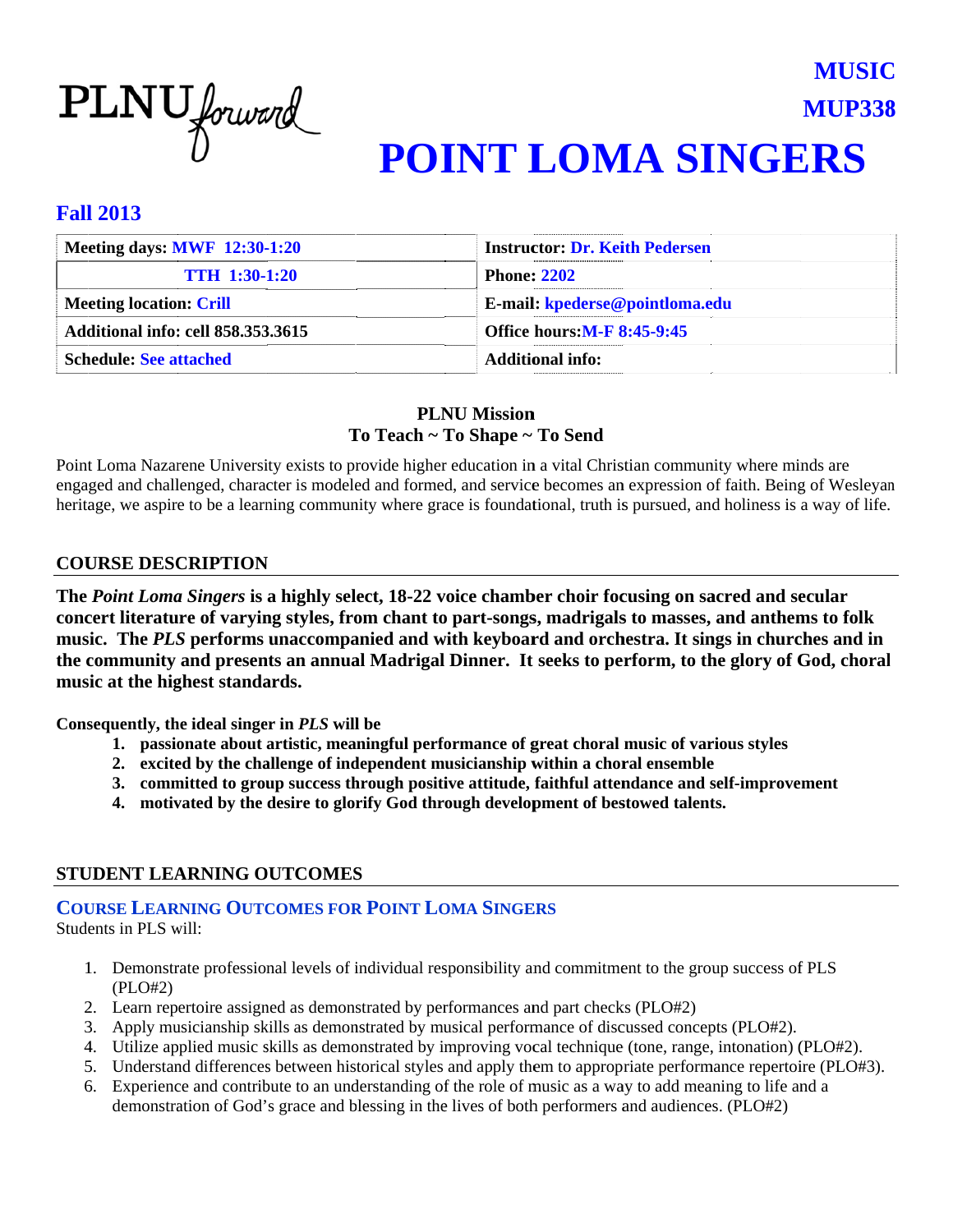#### **UNIVERSITY POLICIES**

- **1. ACADEMIC HONESTY:** Please be honest in all your work. Academic dishonesty is a serious offense. Plagiarism will earn you an "F" for the written work in question, and may be grounds for failure in the course. See Academic Policies in the undergrad student catalog.
- **2. ATTENDANCE:** Please read the Class Attendance section of your *PLNU Catalog,* carefully (see link above). It indicates that if students miss more than 10 percent of class meetings (approx. 4 for a MWF course and 3 classes for a TTH course), faculty members may file a written report which may result in de-enrollment from the course. If students miss more than 20 percent of class meetings (approx. 8 for a MWF course and 6 classes for a TTH course), students may be de-enrolled without notice. De-enrollment may have serious consequences on residence, athletic, and scholarship requirements; it may also necessitate a reduction or loss in a student's financial aid.

#### **Attendance Policy for Point Loma Nazarene University Music Department**

 Students will be advised each term of the schedule of specific ensemble performance obligations they are expected to meet; missing a scheduled performance will result in 1-3 full grades lower (see Attendance/Participation Policy below). It is expected that the ensemble performances will take precedence over outside commitments. Students may only petition an absence penalty for circumstances that are beyond their control such as sickness and personal family matters.

Both scholarship students and music majors in PLS must participate in Choral Union. All 1<sup>st</sup> time PLS singers must participate in Choral Union—Freshmen may choose Vocal Jazz Ensemble in lieu of CU requirement. Rehearsing for CU Monday evenings 7-9:30 instead of T-Th is an option. Students who do not meet this requirement will have their final grade lowered two letter grades and/or scholarship affected.

1. Ensemble grades are based on attendance, attitude, and achievement. Students are required and expected to perform to the utmost of their ability, displaying a professional attitude in rehearsals and concerts.

2. Absences due to illness or of a personal nature should be cleared with the conductor of your assigned ensemble. Requests due to personal injury must be accompanied by medical documentation. Timely reporting will help students to avoid penalties due to absence from rehearsals or concerts.

3. At their discretion, conductors may excuse students from rehearsals or concerts for PLNU activities.

4. At their discretion, conductors will have a choice of lowering up to three full grades for missing a performance event. For example, a missed performance for service club may only be docked by one grade while a spring concert would bring a grade down by three full letter grades.

5. Failure to meet the basic guidelines above may result in a student forfeiting their scholarship.

This policy above, instituted by the PLNU Music Department, states the minimum requirement for all courses. Individual professors **do not** have the option of establishing a more lenient policy; they may, however, establish a more rigorous policy, which is to be described in their course syllabus.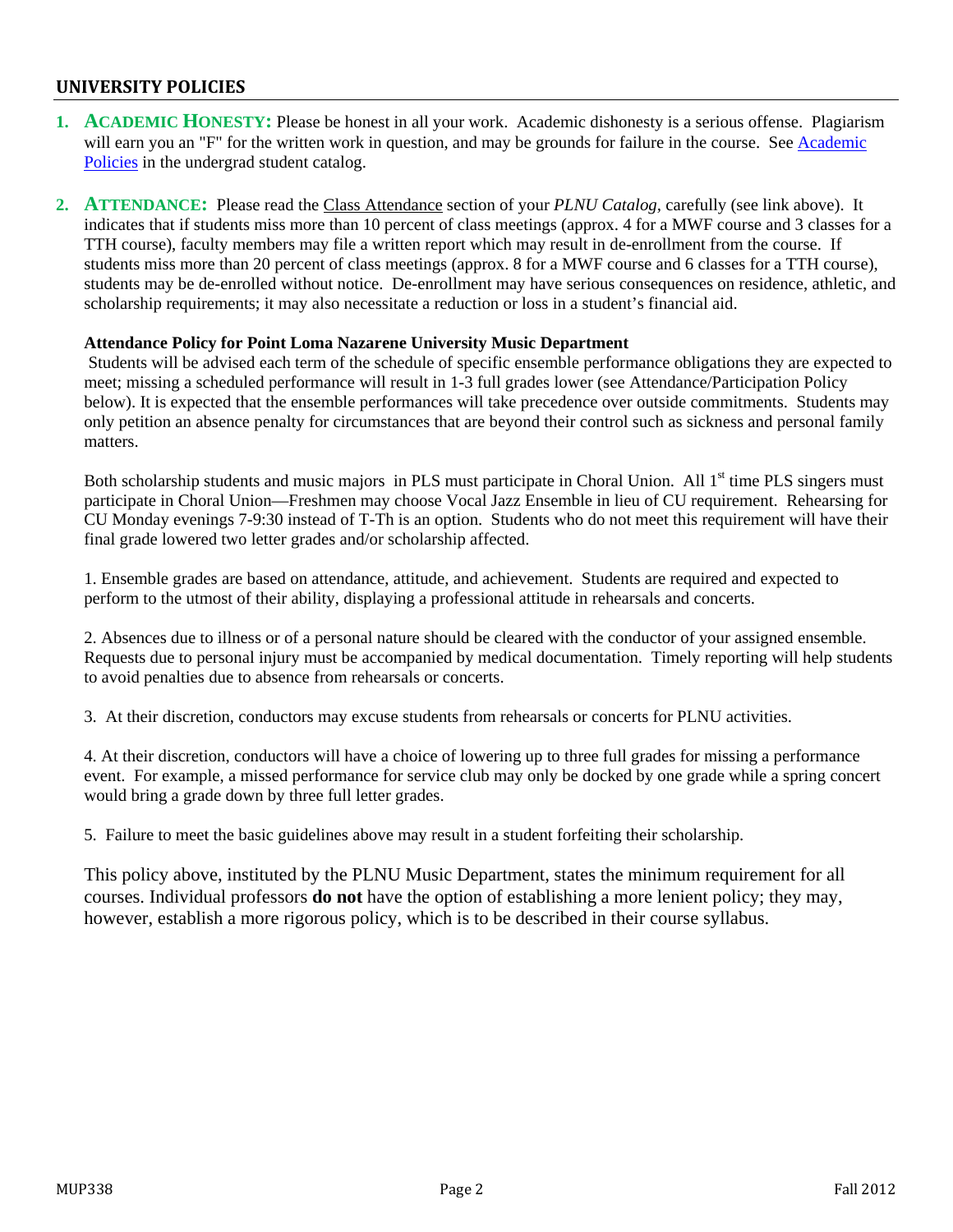- 3. **ACADEMIC ACCOMMODATIONS:** While all students are expected to meet the minimum academic standards for completion of this course as established by the instructor, students with disabilities may require academic accommodations. At Point Loma Nazarene University, students requesting academic accommodations must file documentation with the Disability Resource Center (DRC), located in the Bond Academic Center. Once the student files documentation, the Disability Resource Center will contact the student's instructors and provide written recommendations for reasonable and appropriate accommodations to meet the individual learning needs of the student. This policy assists the University in its commitment to full compliance with Section 504 of the Rehabilitation Act of 1973, the Americans with Disabilities (ADA) Act of 1990, and ADA Amendments Act of 2008, all of which prohibit discrimination against students with disabilities and guarantee all qualified students equal access to and benefits of PLNU programs and activities. See Academic Policies in the undergrad student catalog.
- **4. FERPA:** In compliance with federal law, neither PLNU student ID nor social security number should be used in publically posted grades or returned sets of assignments without student written permission. This class will meet the federal requirements by (each faculty member choose one strategy to use: distributing all grades and papers individually; requesting and filing written student permission; or assigning each student a unique class ID number not identifiable on the alphabetic roster.). Also in compliance with FERPA, you will be the only person given information about your progress in this class unless you have designated others to receive it in the "Information Release" section of the student portal. See Policy Statements in the undergrad student catalog.

#### **COURSE REQUIREMENTS, POLICIES & GUIDELINES**

#### **1.** *Rehearsals*:

1<sup>st</sup> Quad: MWF—Crill Hall; T-Th—CM128

2<sup>nd</sup> Quad: MWF-Crill Hall: T-Th-CM115

#### **2.** *Concert Dress* **(see following as well)**:

Women: black choir dress and pearls (\$110; used may be available), black dress shoes and hose. Men: black tuxedo, white wing-tip shirt, black bow tie and vest (\$155-\$265), black dress shoes and black socks. Suggestions for purchase are available.

All singers will also purchase T-shirts (around \$20). You will be fitted by Betsy Northam by Friday, Sept. 1, and pay her by Sept. 15. Any concerns about outfits and/or payment should be brought up with the director at once.

#### **3.** *Calendar*:

*Point Loma Singers* must have priority in your calendar for all rehearsals and performances. You are responsible for resolving conflicts well in advance of the event. *PLS* members are responsible for obtaining a *Point Loma Singers* calendar and living by it. Additional concerts may be added with one month's notice; choir approval will be sought if lead time is less than one month.

#### **4.** *Membership*:

*PLS* members will commit to the choir for the entire year. Their class and work schedules should be clear for both semesters. Schedule conflicts must be resolved with director prior to admittance.

#### **5.** *Music*:

 Each member of PLS will be assigned their own folder with music. This music is provided at no charge, but it is the responsibility of each singer. All music and folders MUST be returned at the end of the year. Grades may be affected if music is not returned. If you are missing your music or folder, please let the librarian know ASAP.

#### **6.** *University Responsibility*:

*PLS* members must commit to making acceptable progress in their other classes. They should assume perfect attendance in all classes even the day after concerts or tours. You are responsible for class work even during absence for concerts.

#### **7.** *Department Participation*:

*PLS* and *CC* members provide leadership for Choral Union and VJE as in I. See following for concert schedule.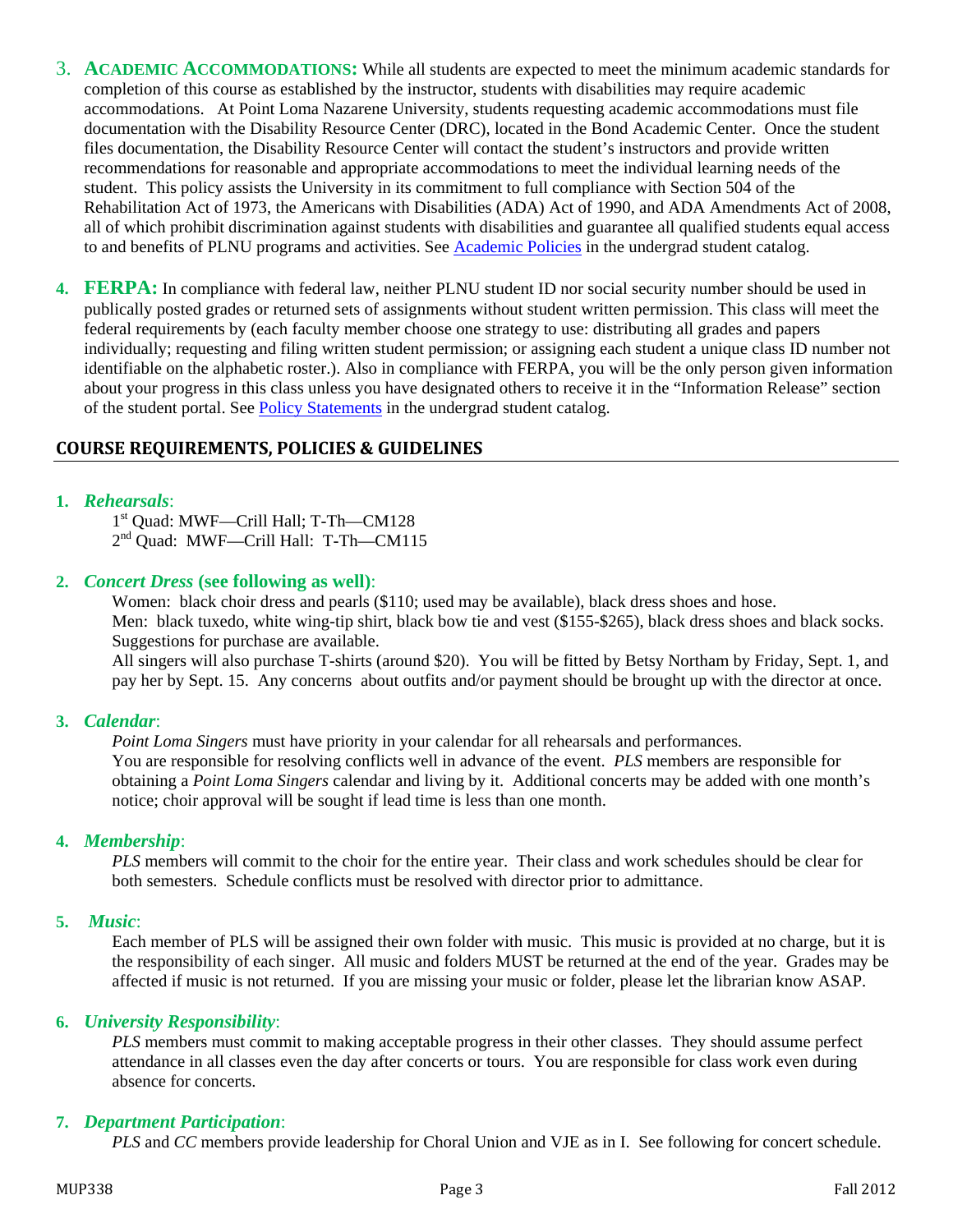#### **8.** *Classroom Decorum*:

Please manage your electronic devices appropriately and with consideration for others. All electronic devices should be turned off for rehearsals and stored for performances. Please dress in appropriate academic attire out of consideration for others in our class. I do reserve the right to ask you to leave the classroom if I believe your attire to be offensive and/or an obstacle to a positive learning and teaching environment.

#### **9.** *Email & Eclass*:

You are responsible for checking your *PLNU email account* and *Eclass* regularly for electronic messages from me (and sometimes from your classmates). You are fully accountable for all course material, announcements, communications that are distributed via email; and I will send messages only to this site. Please let me know if you encounter any technical problems with email.

#### **ASSESSMENT AND GRADING**

Grading is based on attendance, attitude and participation. The grade may be lowered one level per absence after three. An unexcused absence from a concert is unacceptable. Your grade will be based on the quality of your work in these areas:

| • Attendance                  | 70% |
|-------------------------------|-----|
| $\bullet$ Contribution        | 10% |
| $\bullet$ Assignments/quizzes | 20% |

Your work will not be graded on a curve. A traditional US scale will be used.

- **A** indicates exceptional commitment and/or contribution (most students achieve this)
- **B** indicates good commitment and/or contribution (a few students may achieve this)
- **C** indicates satisfactory/average commitment and/or contribution (students achieving this may not be asked to return to PLS)
- **D** poor commitment and/or contribution (any student achieving this will not be asked to return to PLS)
- **F** indicates unsatisfactory and/or contribution (any student achieving this will not be asked to return to PLS)

| <b>PERCENT</b> | <b>GRADE</b>  |
|----------------|---------------|
| 93-100         | A             |
| 90-92          | $A-$          |
| 88-89          | $B+$          |
| 83-87          | В             |
| 80-82          | $B-$          |
| 78-79          | $C+$          |
| 73-77          | $\mathcal{C}$ |
| 70-72          | $C-$          |
| 68-69          | $D+$          |
| 63-67          | D             |
| $60 - 62$      | D-            |
| $0-59$         | F             |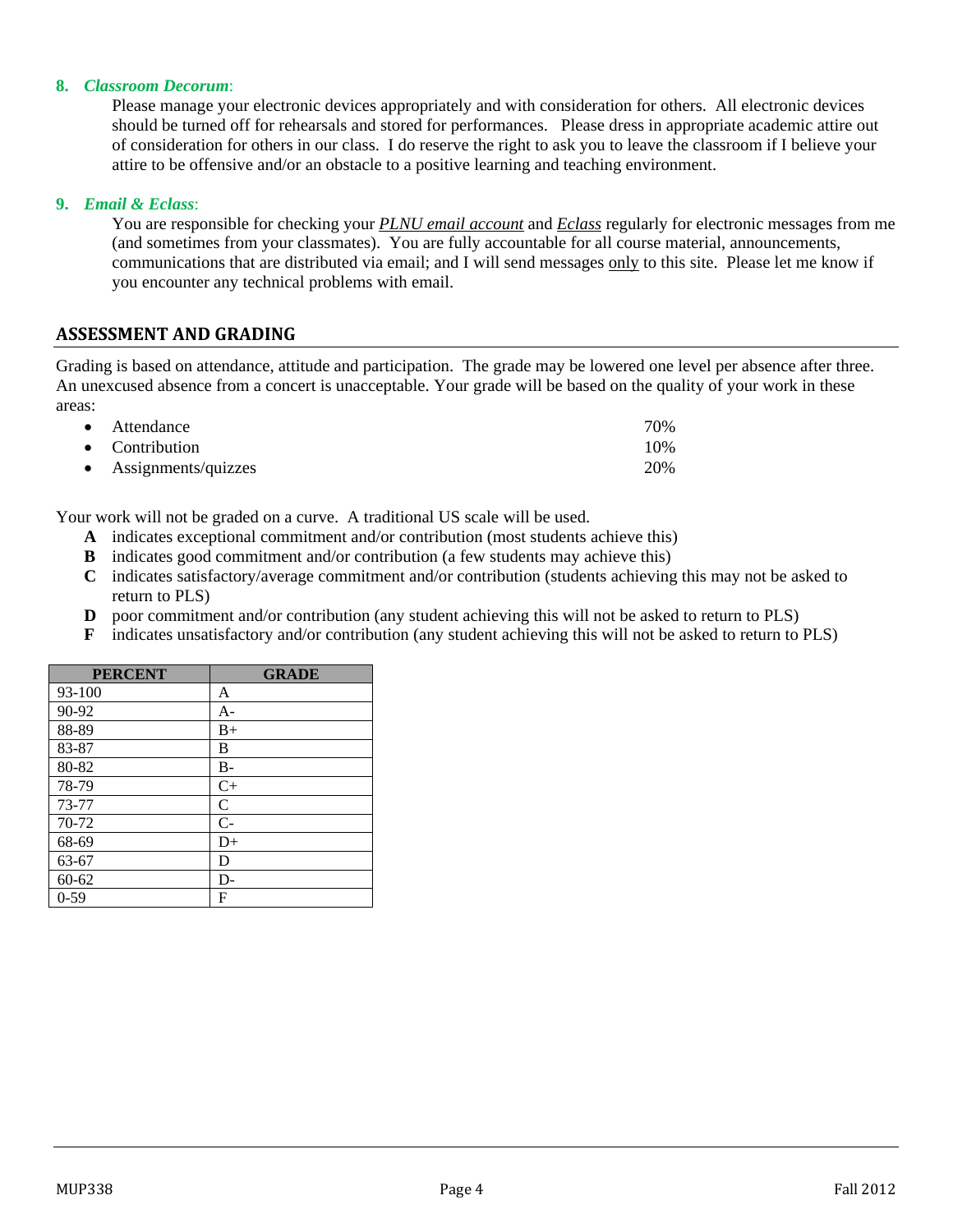## **2014-15 PLS Schedule**

**The** *POINT LOMA SINGERS* **maintains an active performing schedule. As it is a chamber ensemble, often with 1-2 on a part, each singer is important. Please clear the following schedule, remembering that one or two dates may be changed and others added.** 

- **Sept. 27 Singing Saturday** (9AM-6:00 PM; 115 then OC)
- **Sept. 28 Point Loma Presbyterian** (7:40AM-11:15AM)
- **Oct. 13 Choreography Rehearsal** (7:00PM-10:00; Crill)
- **Oct. 29 Dress rehearsal:** PLS *Cantate* concert (6:00PM-10:00; Crill)
- **Nov. 1 (Sat.) PLS** *Cantate* **Concert** (6:15PM call; 7:30 concert; Crill)
- **Nov. 2 PLS/VJE Concert** (2:00PM-7:00; 4:00 concert OC: Foothills UMC)
- **Dec. 1 CU rehearsal: Crill Hall** (7:00PM-9:00)
- **Dec. 6 CU rehearsal: Brown Chapel** (9:30AM-12:45PM)
- **Dec. 7 CU** *Messiah* **concert: PLNU Brown Chapel** (1:45PM call; 3:00 concert)
- **Dec. 9 Frederica Manor** (5:25PM-8:30; 6:45 concert)
- **Dec. 12** PLS Christmas Chapel (9:00AM call; Brown)
- **Dec. 13 Progressive Dinner (Party!)** (5:00PM-9:30PM)
- **Dec. ?** Christmas concerts: **TBA** (1-2 each; choir splits up)  **12/11 Dana Hotel: Union Bank Retirees** (12:00-1:15, 2:30 performance)  **12/18 Mission Bay Yacht Club** (12:10PM-1:45)
- **Jan. 30-31 Retreat: Location TBA** (4:00PM Fri-6:00PM-Sat; OC)
- **Feb. 11? Haiti Tour Meeting** (7:30PM-9:30)
- **Feb. 15 La Jolla Presbyterian Church** (7:30AM-12:45PM)
- **March 1 PLS/VJE Concert** (1:15 PM-6:00; 3:00 Nestor UM Church: South Bay)
- **March 6-16 Haiti Tour?** (Details to come; decision by Nov.1)
- **March 20 PLS Homecoming concert** (6:15PM-9:00, 7:30 concert; Crill)
- **March 21 Balboa Park 100th Anniversary Concert (Balboa Park: Time TBD)?**
- **April 8-9 Madrigal Dinner Rehearsals** (7:00PM-11:00; Nicholson)
- **April 10-11 Madrigal Dinner** (6:30PM call; Crill, 7:30 concert; Nicholson)
- **April 19 PLS Concert** (2:00PM-7:00; 4:00 concert OC- TBD)
- **April 20 CU rehearsal: Crill Hall** (7:00PM-9:00)
- **April 25 Choral Union dress rehearsal: Crill** (9:30AM-12:45PM)
- **April 26 Choral Union Concert: Crill** (1:45PM Call; 3:00PM concert)
- **May 4 (Mon) Recording** (10:30AM-12:30 PM; Crill)
- **May 7 PLS Appreciation Day** (1:30PM-4:00; 116)
- **May 8 Spring Music Festival** (7:00-9:00 P. M.; Crill)
- **May 9 Baccalaureate Service (stay on campus until 1:00 P. M.)**

**OC=off campus**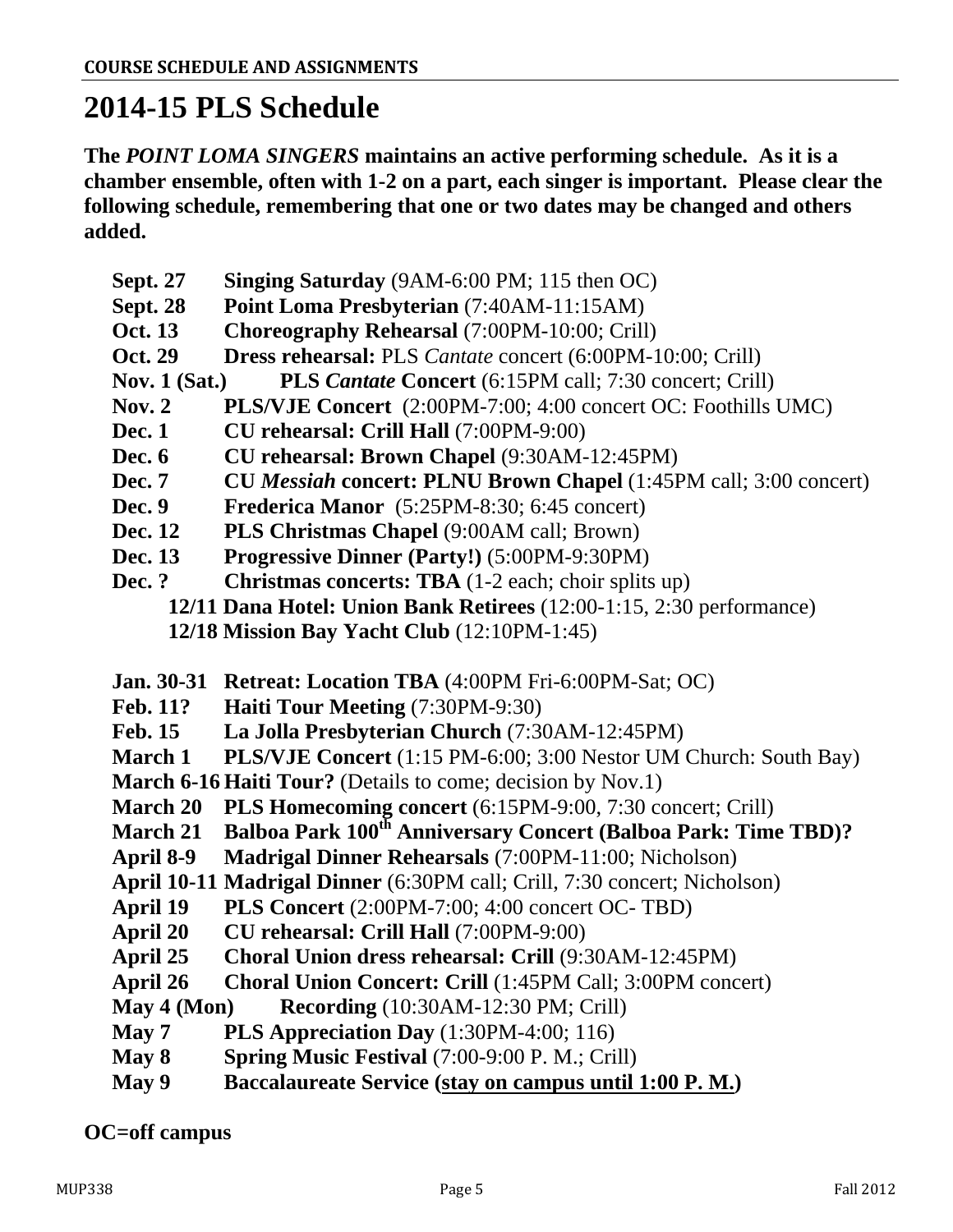### **PLS SINGING CONCEPTS**

**WEEK One: Energy (I talk like this/but I sing like this) WEEK Three: Energy Breathing: push air out Breathing (longer)** 

**Breathing: push air out Pulsing Pulsing Cresc. to cut-offs** Forward motion **Forward motion Project consonants on the beat Sol fege** Word stress in music **H.S** 

WEEK Two: Energy WEEK Four: **Breathing (in low and slow)** Dynamics **Vowels (Neuen): dark/bright; round/vertical Articulations On/off the beat Cresc. to cut offs**  Pulsing **WEEK Five: Placement** Stagger breathing

**Chords**